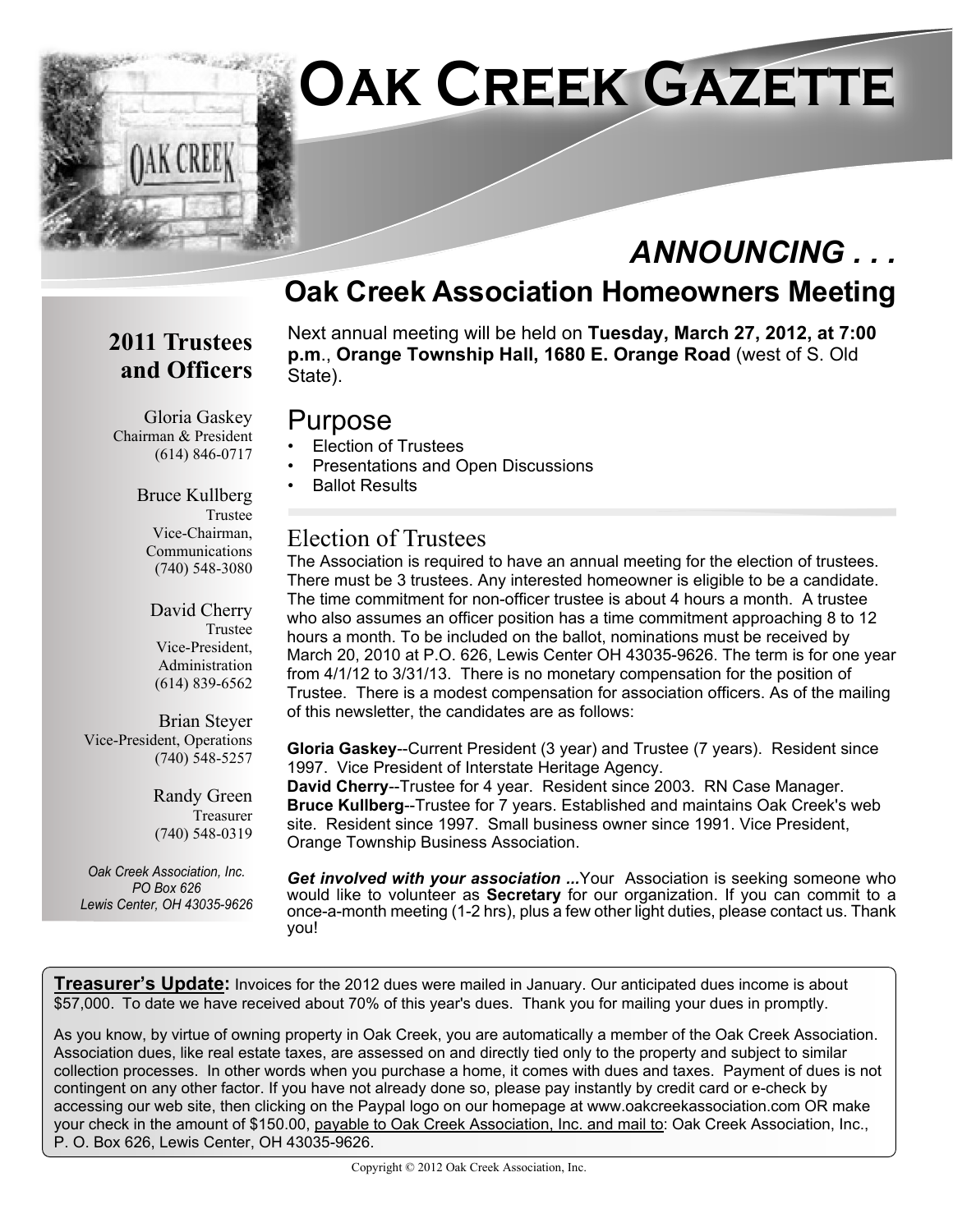## **Neighborhood Garage Sale!**

Start collecting all your stuff from your basement and garage! It time again for our Annual Neighborhood Garage Sale. It will be held this year on **June 15th and 16th** from 9am - 4pm each day. Cost is only \$3.00 per home.



The participation fee is used for advertising in signs, newspapers and other media. The garage sale is sponsored by your Oak Creek Association. Please send cash or check payable to Oak Creek Association to: Oak Creek Association, PO Box 626, Lewis Center, OH 43035.

#### **Catch Only & Release Signs for Ponds**

Several years ago we posted Resident Only Catch and Release signs directed towards non-residents of Oak Creek. The fish are needed to help control or eliminate nuisance aquatic vegetation. Residents are welcome to catch and release fish. There's no swimming or ice skating.

#### *Delaware County Drainage Maintenance Program Petition Update*

We have collected the necessary signatures for the Petitions for the Drainage Maintenance Program and the petition has been filed with the Delaware County Commissioners. We will be posting information on our website as to when any hearing will be held to complete the approval process. Once the process is complete, an inspection of all drainage pipes in our subdivision will begin. This is to evaluate our current system, plus determine of there are any immediate repairs that will need to be addressed.

This is a program that affects all homeowners in our neighborhood. It is basically an "insurance policy" to protect us individually and collectively from potentially hundreds of thousands of dollars if repairs become necessary to our existing drainage system. For more information, contact Delaware County or visit http://www.delawareswcd.org.

#### *Spring Is Here? ….*

With spring coming early this year, now is the time to treat your lawn for weeds. Please be considerate of your neighbors, too.

## **Deed Restriction Violations In Our Neighborhood**

Since most of us take pride in our homes, neighborhood, and community, we want to keep our homes and yards and homes appealing to our neighbors – not an eyesore and distraction. As outlined on this page and page 3, violations are addressed, and if not resolved in a timely manner, action is taken! Your association has filed several law suits against violators who ignored our requests, and as a result of our filings, we've been able to resolve the problems. If you have any questions or concerns, please be sure to attend our annual meetings, or see additional information on our web site.

#### **Township Violations:**

- ß **Trash Collection:** Please let your new neighbors know that Orange Township requires we use Rumpke to collect refuse. Every resident must contact Rumpke like they do AEP, etc., to contract with them. There is a fee for trash pick up. The township will allow a resident to opt out only if they can prove they have made other arrangements of disposing trash. Example, a resident owns a business and pays for a dumpster and collection, and takes their trash to work. They have to supply receipts and contracts, etc. If a resident puts his trash in another's yard for pickup or puts trash in someone else's receptacle, CALL RUMPKE at 1-800-828-8171 and ask for JACK. Rumpke has to initiate the complaint to Orange Township for the Township to take action.
- **Multiple Families:** We are single-family dwelling community. This does not mean that our children or parents don't live with us. But it does mean that several families cannot reside in a house that is not built to accommodate them. If you have a concern, **write** the Zoning Department, Orange Township, 1680 E. Orange Road, Lewis Center, OH 43035.\*
- ß **Parking:** If residents are parking in areas marked as "no parking this side of street", or if residents are parking in their driveways so as to block the sidewalk, contact the Sheriff's non-emergency phone line at 740-833-2800.
- ß **Business out of the Home:** If a resident is conducting a business out of their home and create problems to surrounding residents, although it is a deed violation, it is also a Township violation. Notify us, but also **write** Zoning Department, Orange Township, 1680 E. Orange Road, Lewis Center, OH 43035. \*

\*The Township has an attorney, Mike McCarthy. Using the Township's attorney limits our legal expenses and the Township has a "Bigger Hammer." However, we are not afraid to take legal action against a resident on behalf of the Association. On all issues, we want to be prudent with spending our funds. We try to write letters, call, and visit first. We will work with a resident so long as they work with us.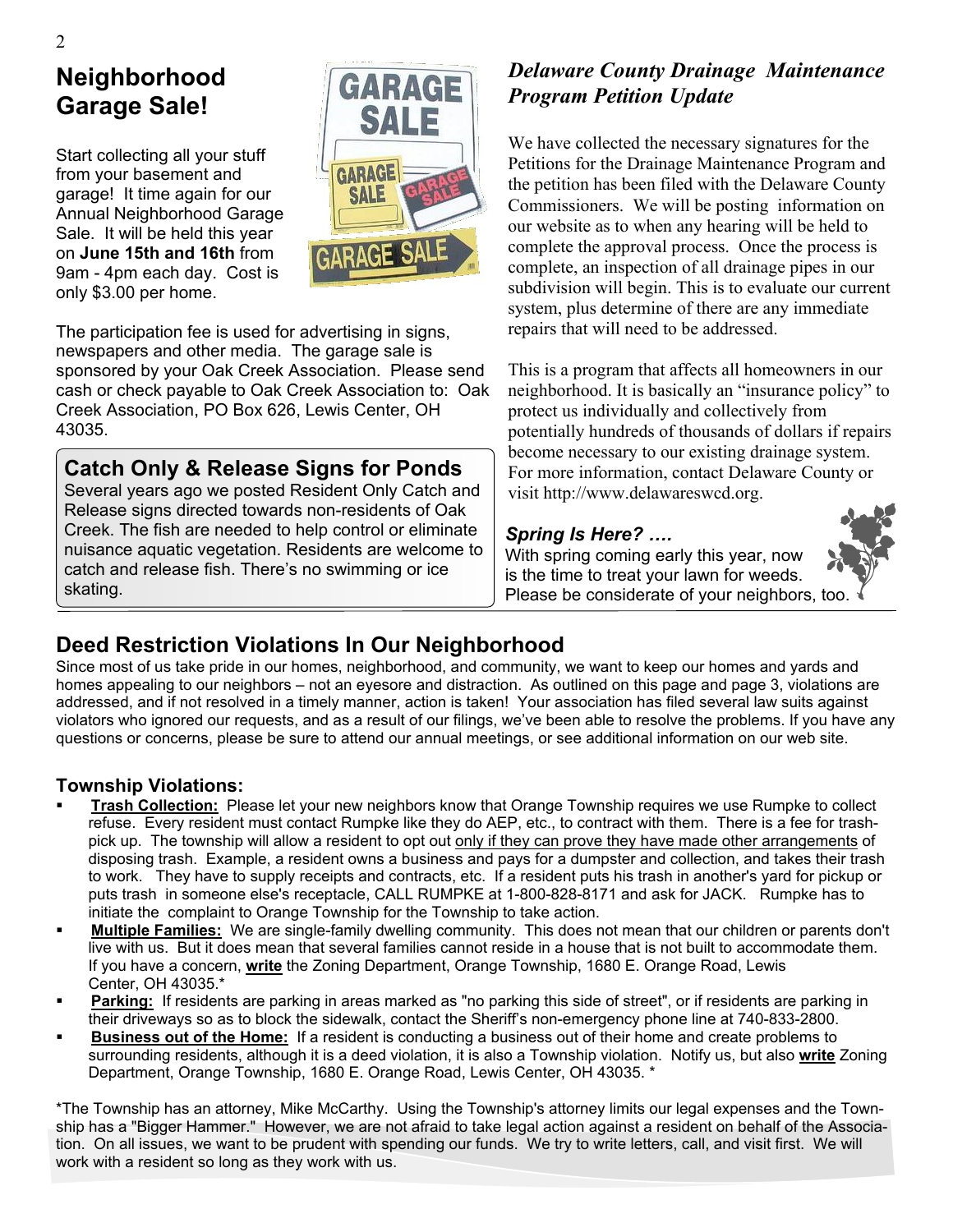# DEED RESTRICTIONS OVERVIEW

If you do not have a copy of your deed restrictions, you can access them from our web site at www.oakcreekassociation.com. It is very important to review the deed restrictions before building, planting, fencing, etc. In addition to the deed restrictions, Orange Township has additional restrictions that should be checked for your own

protection (call 740-548-5430 x 124). If you have any questions, the trustees will gladly address or assist with your concerns. We do require that any complaints regarding deed restrictions violations (1) provide the nature of the violation, (2) provide the property address, and (3) be put in writing and mailed or emailed to us. If you wish to receive a response from us, include your name, address, and phone number so we can contact you in a formal manner. Below are Do's and Don'ts:

#### **QUICK GUIDE TO WHAT WE MUST DO AND WHAT WE CANNOT DO**

- Cut your grass and clean up clippings afterwards.
- Treat your lawn for weeds (crabgrass, dandelions, clover, etc.).
- Maintain planting beds. No beds overgrown with weeds and no planting allowed to grow out of control.
- Cannot have campers, trailers, boats, RV, or commercial vehicles in the driveway or on the street more than 24 hours in a month.
- No undrivable vehicle can be in front of premises for more than 7 days including driveway.
- No outdoor clothes drying.
- No trash receptacle in view of public from street or abutting properties. Trash is not to be put out prior to the evening before - this would be Thursday (except holidays, then Friday), and after 6:00 p.m. For pick up on Friday (Saturday in case of holiday.) Trash is NOT to be put on the side walks. It is also recommended that if a storm or high winds are pending, do not put trash out until the storm passes, keeping your trash from blowing in your neighbor's yard or onto street. Promptly remove empty trash receptacles from sight along with any remaining items after trash pick up.
- No street trees. Trees cannot be planted between the sidewalk and the street.
- No sheds or storage structures.
- Fencing must meet your specific deed restriction.
- No trade, business or commercial activity shall be conducted on any lot, nor shall anything be done which may become an annoyance or nuisance to any of the owners of any lot in the subdivision.
- No painting, repairs, or structures, etc., are allowed which may be viewed as an eyesore to any of the owners of any lot in the subdivision. (This is the reason the builders had restrictions on all buyers as to the colors they were allowed to choose for siding, shutters, doors and roofs.)
- Community Law Because of recent changes in Ohio community laws, fines can be imposed for deed restriction violations. See website for amounts.

Please access our website @ www.oakcreekassociation.com for a complete overview of your deed restrictions.

#### **Resources**

• Ohio's Foreclosure Prevention Effort - Information on resources and assistance available to renters and homeowners facing foreclosure created by the State of Ohio. www.savethedream.ohio.gov

• Senior Citizens Inc. of Delaware County - To provide motivating activities to help active older adults remain a vital part of Delaware County through education, recreation, socialization, exercise, and wellness. www.delawareseniorcenter.org • Wondering what outdoor activities are scheduled for parks in Delaware County this fall and winter? How do you report a pot hole? Where do you file permits or licenses? For this and more, access www.delawareohio.net.

**Our Association Web Site** *-* Keeping in touch with your **Oak Creek Homeowners' Association** and up-to-date on neighborhood happenings just a click away on your computer. Access new features such as local news, current real estate listing and statistics for our neighborhood, previous newsletters and minutes from meetings, legal documents, file a complaint, plus much more! Many of the Internet links found in this newsletter are available on our web site. All this and more is available 24 hours a day, 7 days a week at www.oakcreekassociation.com.